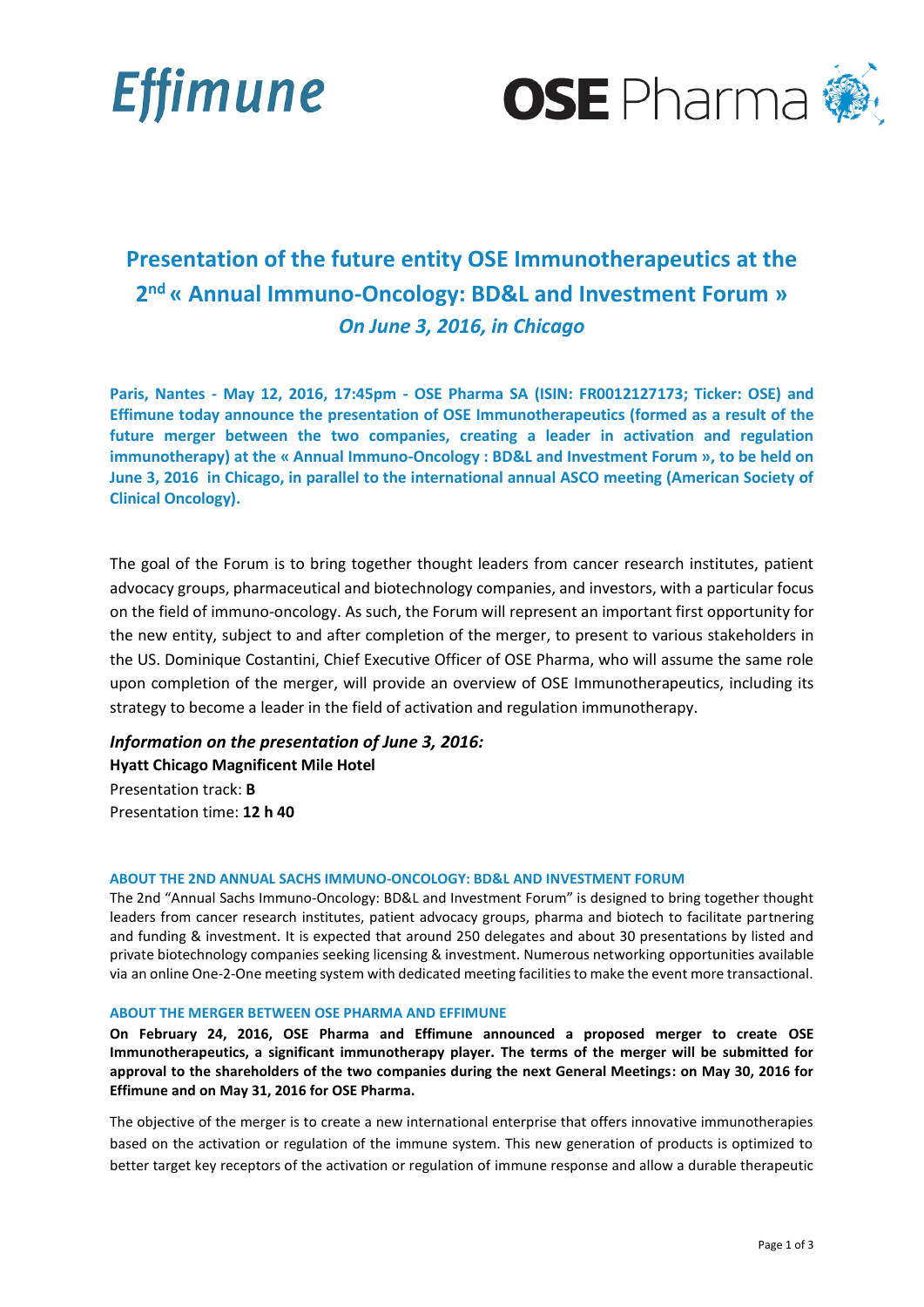**Effimune** 



effect. The new company will benefit from a balanced portfolio that would open up major avenues to growth and have a financial visibility of about two years to advance its projects toward greater attractiveness**.**

**OSE PHARMA** is a biotechnology company that designs and develops cancer immunotherapy treatments aimed at re-educating the immune system to fight cancer while preserving patients' quality of life. The Company is conducting a Phase 3 registration trial in Europe and the U.S. for its lead product, Tedopi®, in the treatment of NSCLC.

OSE Pharma is listed on Euronext Paris (ISIN: FR0012127173; Mnemo: OSE).

For more information, please visit [www.osepharma.com](http://www.osepharma.com/)

**EFFIMUNE** is a biotech company specialized in immune regulation for applications in transplantation, autoimmunity and cancer immunotherapy. The originality of Effimune's therapeutic strategy, compared to conventional immunosuppression, is the modification in the balance between effector and regulatory immune cells. The biological drugs Effimune develops are aimed at restoring the natural balance of these cells by targeting the molecular checkpoint.

The expertise of the company lies in its ability to identify new therapeutic targets and develop effective biomolecules for the pharmaceutical industry by guaranteeing the manufacture of pilot and clinical batches and by validating preclinical and clinical proofs of concept.

For more information, please visit: [www.effimune.com](http://www.effimune.com/)

### **Contacts**

**OSE Pharma SA** Dominique Costantini, CEO [dominique.costantini@osepharma.com](mailto:dominique.costantini@osepharma.com) Mob : +33 6 13 20 77 49 Alexis Peyroles, CFO & BD [Alexis.peyroles@osepharma.com](mailto:Alexis.peyroles@osepharma.com) **Media contacts Citigate Dewe Rogerson**  Laurence Bault [laurence.bault@citigate.fr](mailto:laurence.bault@citigate.fr) +33 1 53 32 84 78 **Alize RP**

Florence Portejoie & Caroline Carmagnol [osepharma@alizerp.com](mailto:osepharma@alizerp.com) +33 6 47 38 90 04

**Consilium Strategic Communications** Chris Gardner / Matthew Neal / Hendrik Thys [OSEPharma@consilium-comms.com](mailto:OSEPharma@consilium-comms.com) +44 (0) 20 3709 5700

**Rx Communications Group, LLC** Melody Carey [mcarey@rxir.com](mailto:mcarey@rxir.com) + 1 917-322-2571

**Acorelis Gilles Petitot** [gilles.petitot@acorelis.com](mailto:gilles.petitot@acorelis.com) +33 (0) 620 27 65 94

### **Forward-looking statements**

Mob : +33 6 11 51 19 77

Maryvonne Hiance, Chairman Tel : +33 (0) 240 412 834 Mobile : 33 (0) 680 060 183 mhiance@effimune.com

**Effimune** 

This press release contains express or implied information and statements that might be deemed forwardlooking information and statements in respect of OSE PHARMA. They do not constitute historical facts. These information and statements include financial projections that are based upon certain assumptions and assessments made by OSE PHARMA's management in light of its experience and its perception of historical trends, current economic and industry conditions, expected future developments and other factors they believe to be appropriate.

Forward-looking statements include statements typically using conditional and containing verbs such as "expect", "anticipate", "believe", "target", "plan", or "estimate", their declensions and conjugations and words of similar import.